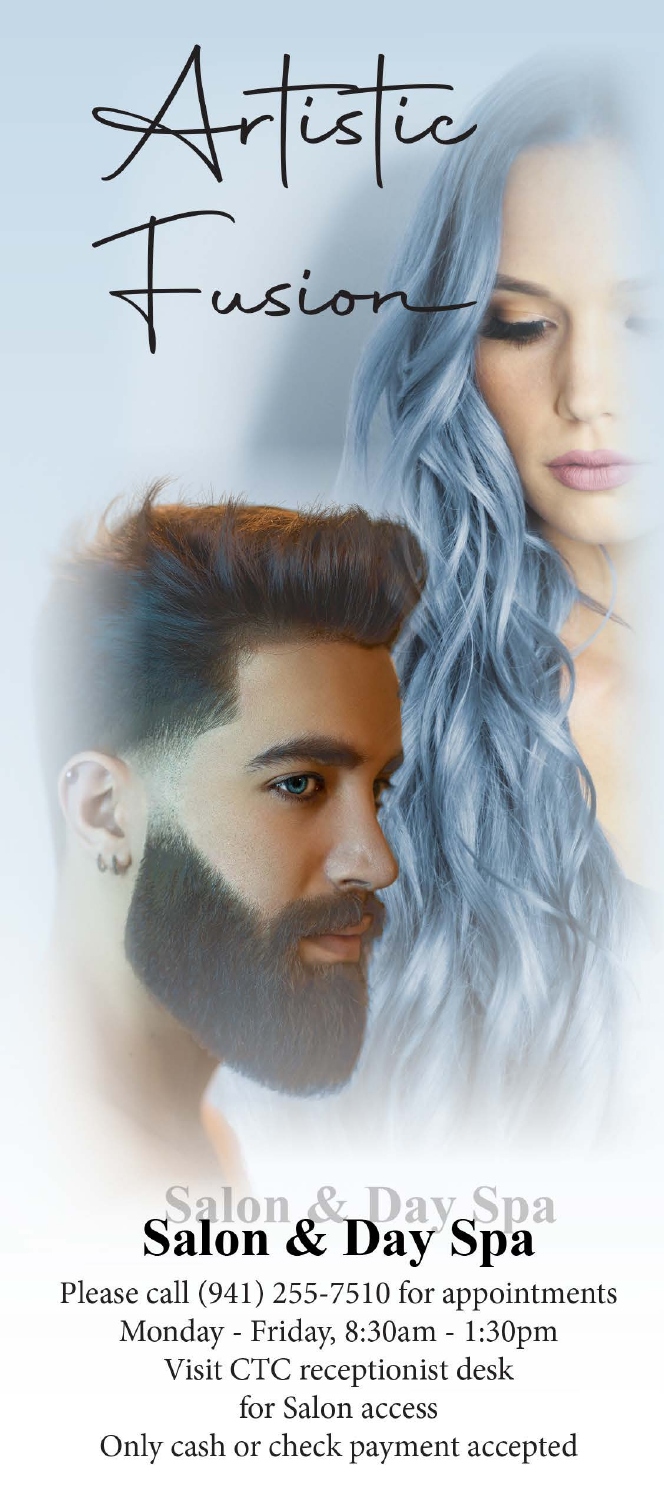Basic Manicure

## Men's Services

| <b>Clipper Cuts/Fades</b> | \$10.00 |
|---------------------------|---------|
| <b>Beard Trim</b>         | \$8.00  |
| Men's Beard/Color         | \$10.00 |
| Waxing                    | \$4.00  |

Noile



French Manicure

Basic Pedicure

French Pedicure

\$10.00 \$15.00 \$20.00 \$25.00



•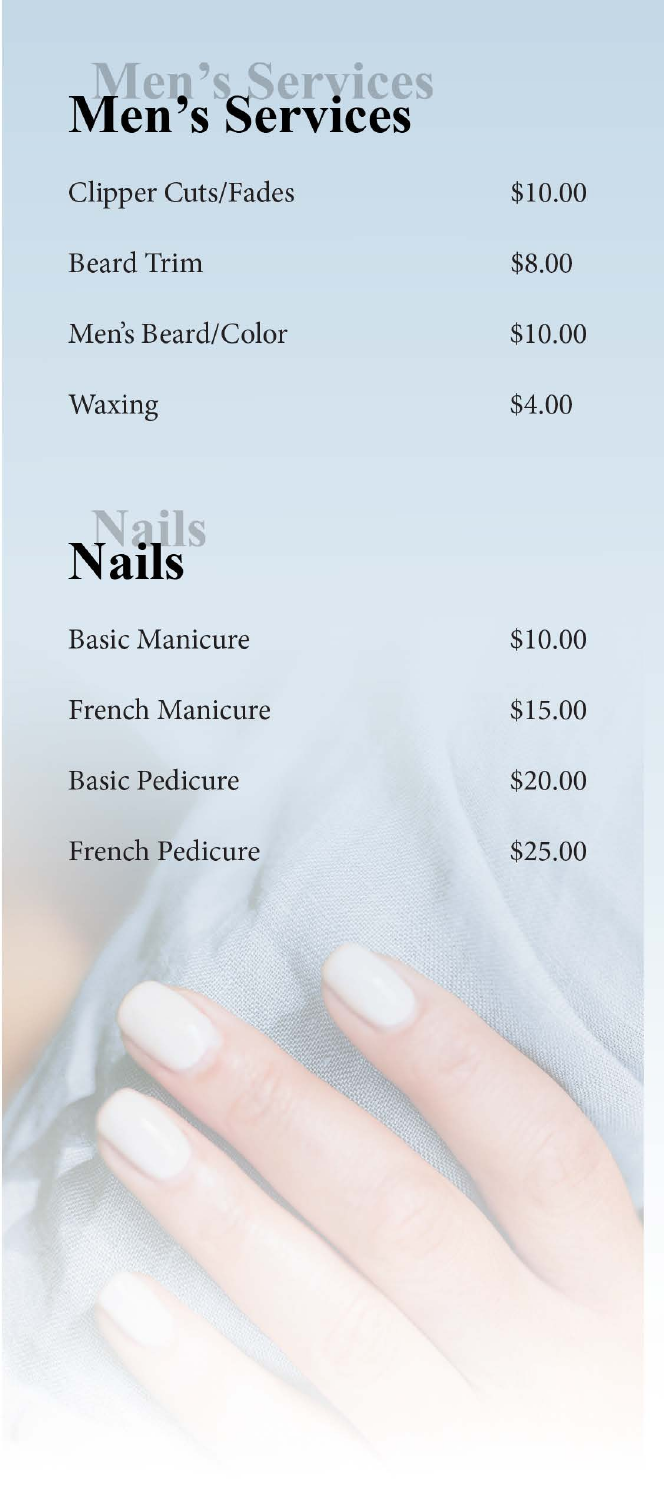Includes Hairstyling

Color Retouch

Color Application Whole Head

Balayage

#### $\frac{1}{2}$ ture **exture**

\$21.00 &up

\$35.00 &up



per color  $+$  \$70.00 for whole head lightner

## Important Notice

\$60.00 &up

- Stylists are students
- All prices listed are the base price for *services*
- Additional charges may be incurred
- Please ask your stylist for a price estimate before services are rendered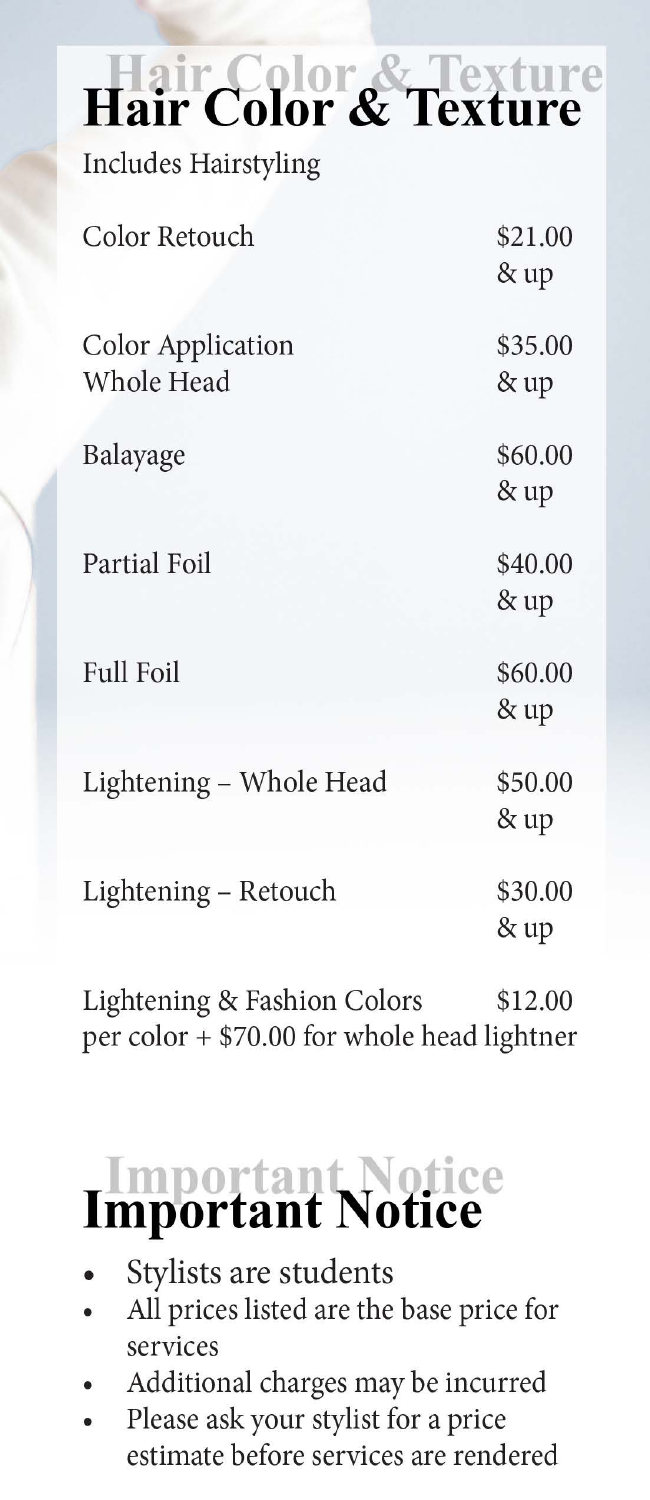

# **Chemical Texture**

Includes Haircut & Style

**Conventional Perm** 

\$50.00 & up

Spiral Wraps

\$65.00 & up

#### Conventional Relaxer Whole Head

\$65.00 & up

Conventional Relaxer Retouch

\$45.00 & up

**Brazilian Blow Out** 

\$65 & up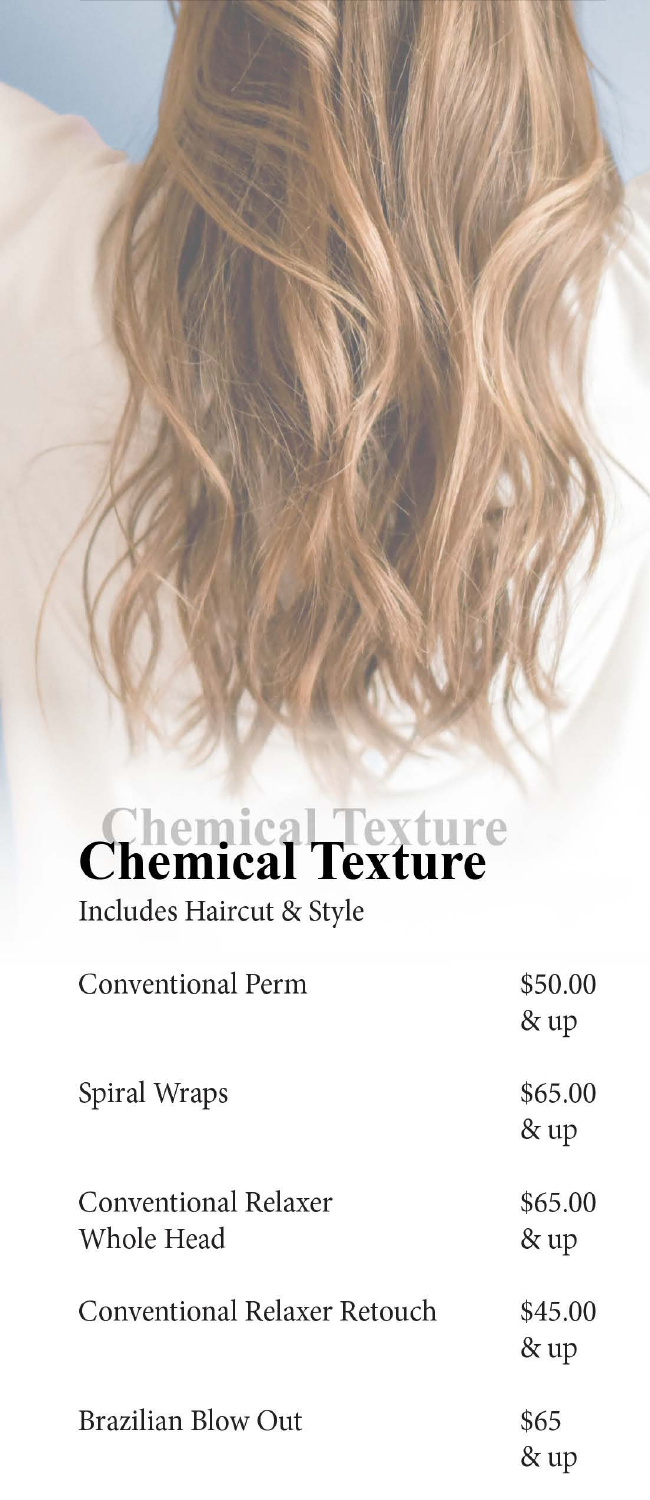## • • **air**

Shampoo Blow Out

#### Shampoo Blow Out with Flat/Curling Iron

Olaplex Hair Strengthener Treatment \$20.00

Hair Cut

Clipper Cuts/ Fades

#### Up Do

&up \*\* Add to any chemical application  $$6.00$ 

\$14.00 &up

\$20.00 &up

Dry Scalp Treatment with Massage \$12.00 &up

\$12.00 &up

\$10.00

\$25.00 &up

### • • **ID**

#### Facial with Treatment mask & creams

Hair Removal Waxing or Tweezing

\$25.00- \$30.00

\$4.00 per section